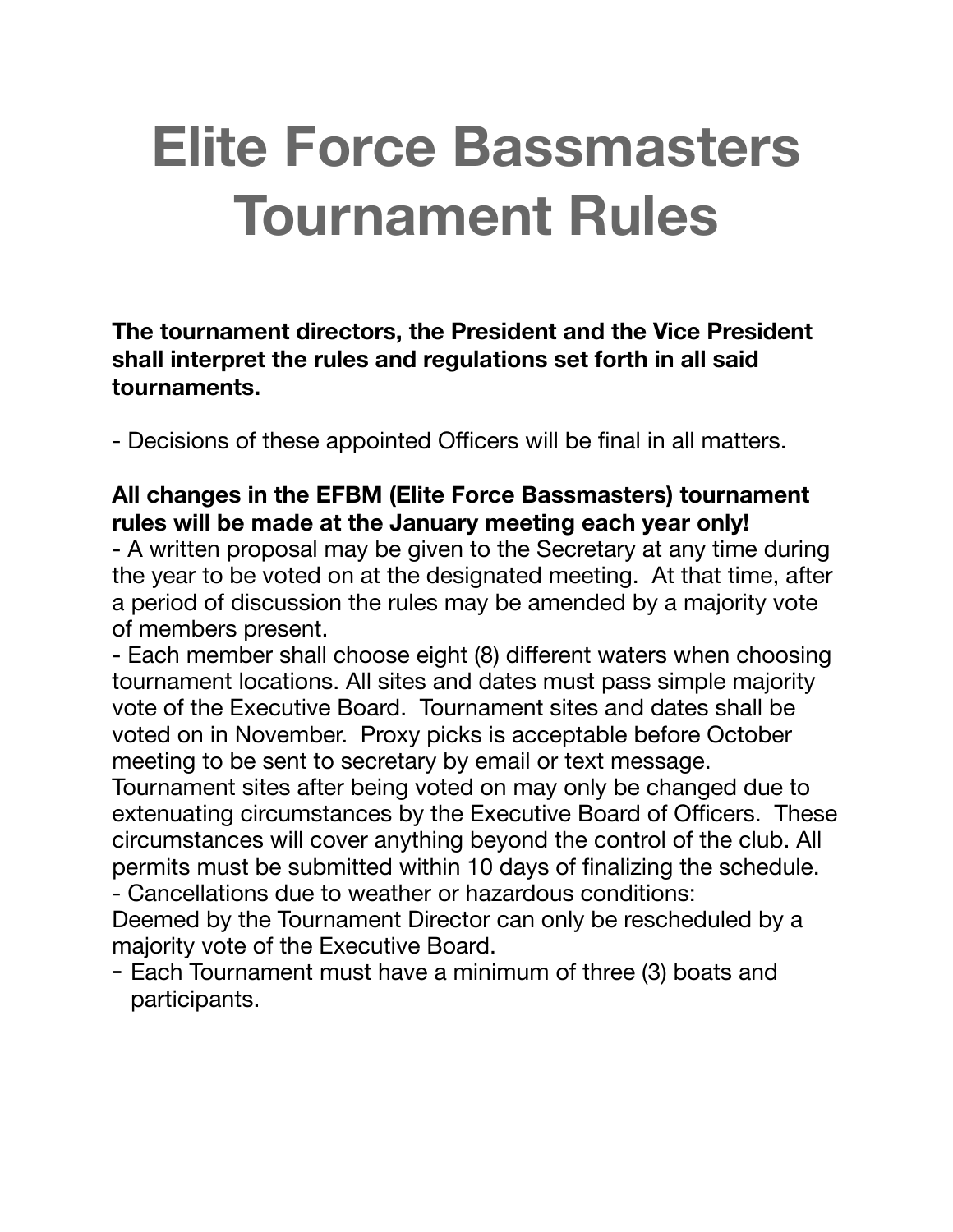#### **Participants and Eligibility:**

Participants in EFBM club tournaments are by invitation only to members in good standing of EFBM. Guests are welcome only if the Tournament Director is aware, agrees and the member requesting a guest is an open boat not paired with a club rider. Club Riders have first opportunity for an open boat position.

**Tournament fee:** must be paid in cash at the ramp or any time before the tournament. Each tournament entry fee will be \$40.00 with \$10.00 allocated towards the club treasury, \$5.00 towards Lunker prize and \$25.00 towards payouts.

## **Safety:**

Safe boating conduct must and will be observed at all times by all tournament participants!

-while the gas motor is in operation. A U.S. Coast Guard approved life preserver must be worn and fastened.

- A kill switch in working order must be used on all gas-powered boats unless this boat is used in an Electric Only Lake Tournament. Kill switches may be checked at random prior to launching.

- No boat may pass another within a wake zone. No wake zones will be clarified prior to each tournament.

-Members are responsible for providing their own U.S. Coast Guard approved life vest. Members are also responsible for their equipment and use In each club-sponsored tournament.

# **Sportsmanship:**

Sportsmanship courtesy, safety, and conservation are expected from each participant. Any infraction of these fundamental sporting principals may be deemed cause for disqualification. No alcoholic beverages, illegal drugs or substances are permitted while boats are in the water. Drunkenness and illegal drug use on the part of any contestant during a tournament will not be tolerated and shall be cause for automatic disqualification from that and all future EFBM tournaments. Violation of any prevailing local, state, or federal regulations may result in disqualification.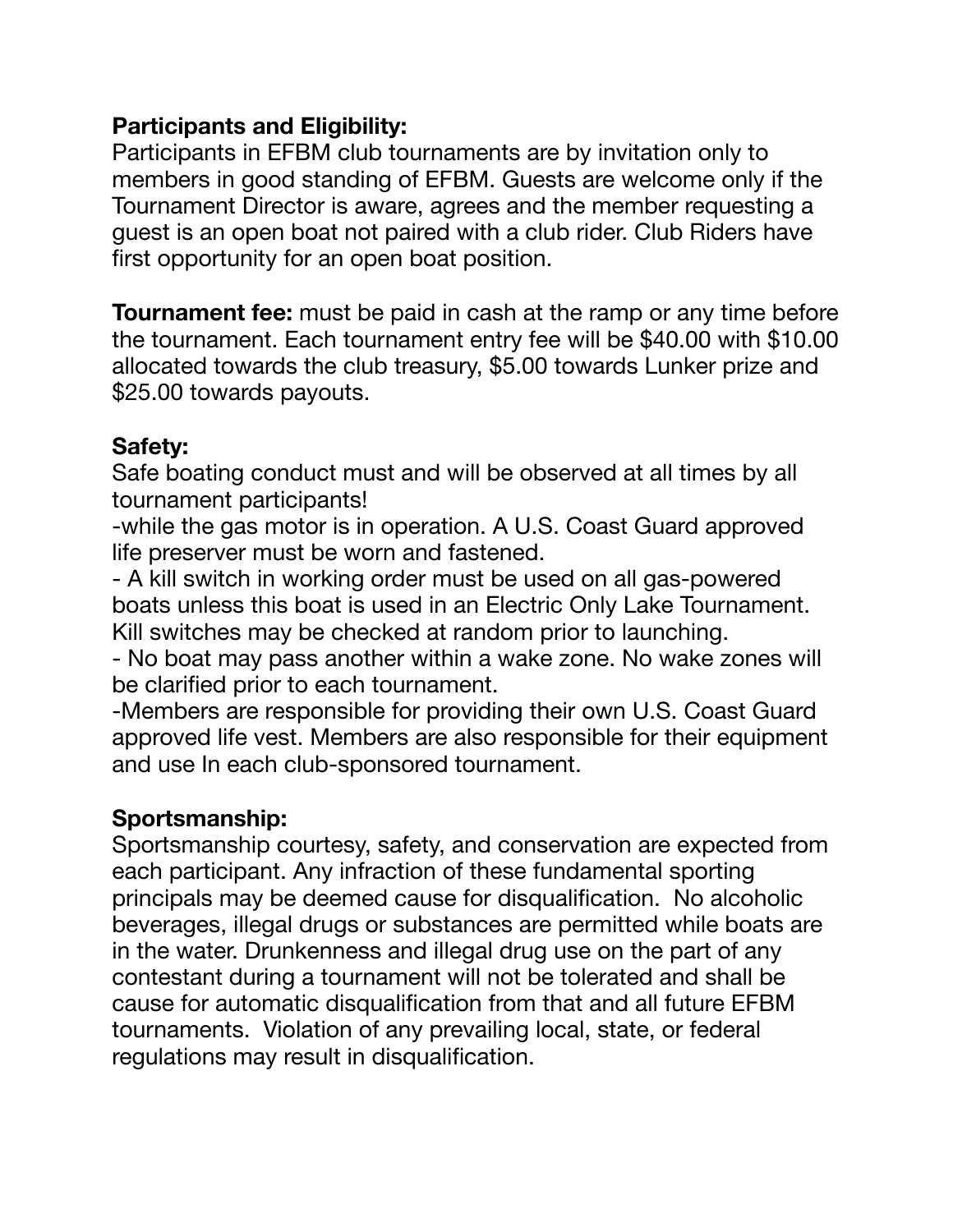All EFBM rules and regulations must be followed or disqualification will result. In addition, in case of a disable boat is near. The tournament Director has the right to notify any boat with only 1 angler to render assistance in helping the anglers that wish to continue to fish the rest of the tournament to transfer that member or members in the boat that assisted the disabled boat.

Consequences of not following this rule will result in disqualification of the tournament and suspension of future tournaments.

## **Tackle and Equipment:**

Only artificial lures may be used. No live bait or prepared bait may be used. Only one rod may be used at any time. Other rigged rods may be put in boat for substitute purposes. However, only one rig is permitted to be used and in the water at any one time. A snagged rod is considered a rod in use. All bass must be caught live and in a conventional sporting manner. Electronic equipment is permitted. Nets are permitted.

For the use of culling tags, piercing of the fish is NOT permitted; tags must be clip or loop style. If an angler is found piercing their fish they will be disqualified from that tournament as well as all possible future tournaments with EFBM upon majority vote of the Executive Board.

# **Boat and Motor:**

Fishing boats may be used that are at least 15 feet in length or the minimum length required by local laws. Any motor may be used that adheres to the particular regulations of the water to be fished. No inflatable boats may be used. Minimum of 25 hp is required with the exceptions of electric lakes only.

A minimum of eight (18) gallons aerated live well required. Any boat used during an Elite Force Bassmasters tournament is required to maintain a \$300,000 liability insurance policy. Prior to the first tournament all boat owners must summit a copy of boat owner's insurance to be able to use their boat in any tournaments.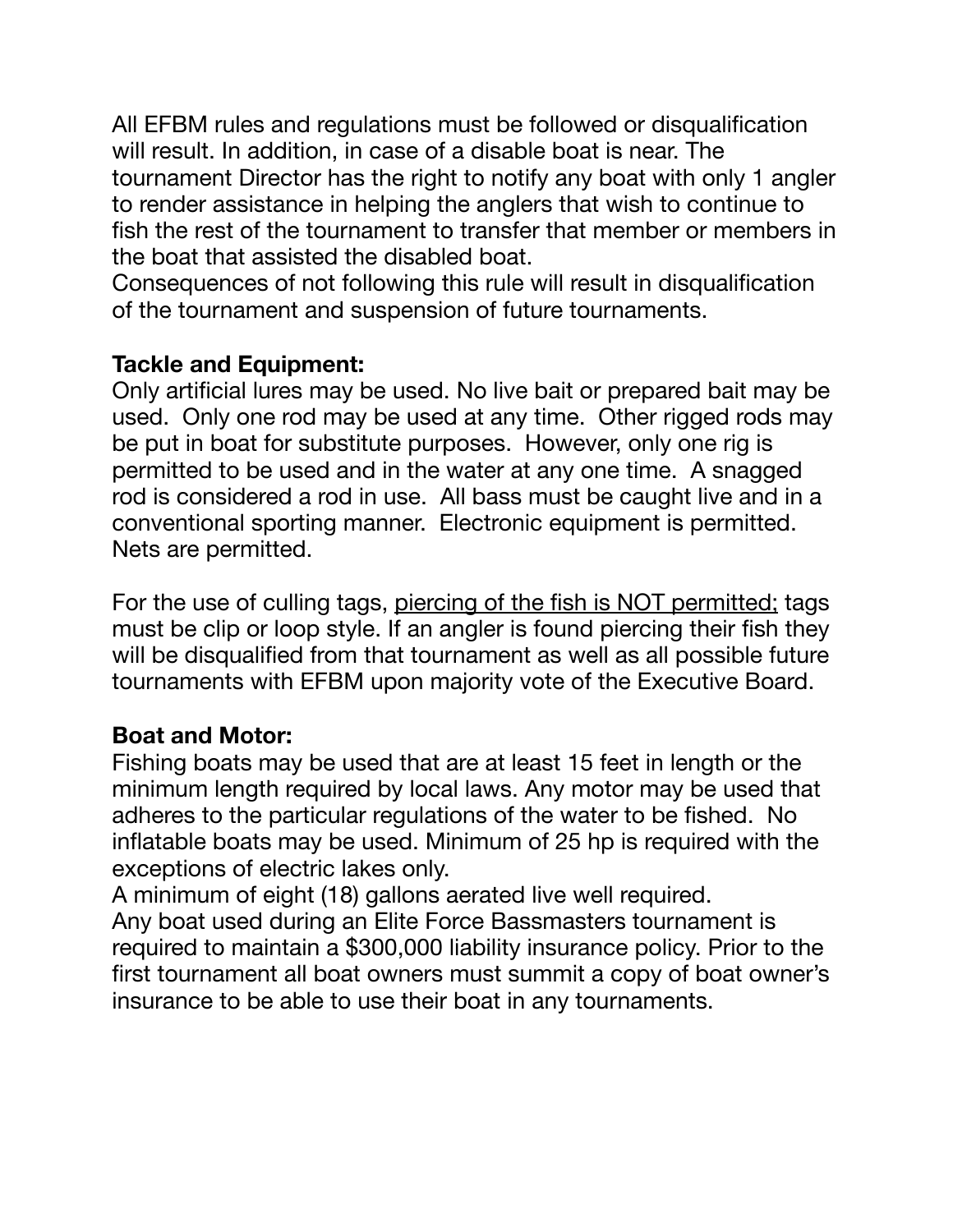#### **Boat Operation and Expense:**

Co-Angler may fish from the front of the boat if their Angler gives them permission. Any contestant found operating the boat in an obvious and deliberate manner to handicap his partner shall be disqualified. The present rider's fee is \$25.00.

# **Permitted Fishing Locations:**

Fishing is permitted any place in tournament water. However, no fishing is permitted within a distance that would interfere with another boat already fishing a particular location without the consent of the first boater. All fishing must be done in the boat. Boats must stay in the water during the tournament day.

It is not acceptable to get out of the boat in order to push or pull the boat into a more favorable position.

You cannot leave the boat to land fish.

All bass must be released in the body of water from which they were caught with the exception of a Trophy Bass, which the Tournament Directors will determine.

Site-specific rules will be discussed prior to each tournament as well as at launch site in the event of severe weather conditions.

All tournaments that have closed boundaries will be established at the meeting prior to the tournament. Failure to adhere to these boundaries may result in disqualification.

Fishing gas docks is permitted unless otherwise posted.

#### **Tournament Hours:**

Start time to be determined by tournament directors. Actual blast off subject to change based on conditions of weather and light.

Length of tournament to set by club vote but not to exceed 9 hours. If there is a weather problem, the Tournament Directors and the President will decide by majority vote whether or not to have the tournament. The decision will be arrived at by 6:00PM on the day before the tournament.

All tournaments will begin at the appointed time regardless of late arrivals.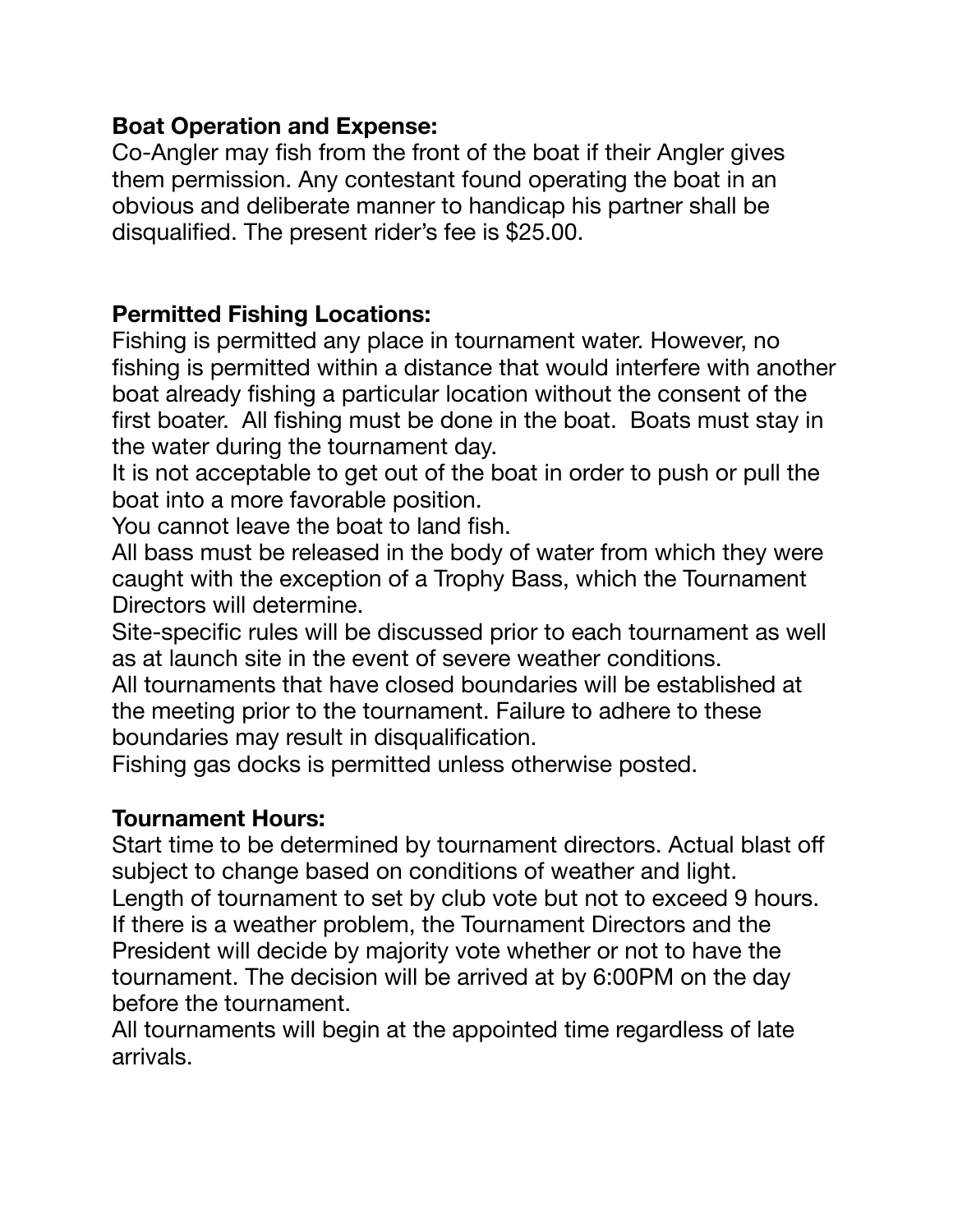If a rider has to 3 up (3 in a boat). That boater that was late or did not show up will be disqualified for that tournament (Unless re-teamed up and the boater cannot begin to fish until his rider is in the boat) Must pay entry fee from tournament missed (if you entered a tournament and did not show up or notify tournament director in advance) or you may be in bad standings until fee is paid. This money will be added to the next tournament pay out.

# **Tournament Headquarters and Send-off:**

The launch area will be the location of the start and weigh-in of the tournament.

During tournament send-off as your boat number is called you must pass directly by the release boat (please idle past at least 20 yards before you blast off) and be recognized.

Release boat will be the last boat drawn for launch. Late Penalty:

Contestants who are not in the official docking area at the weigh-in time will be penalized one pound for each minute late to be deducted from the largest bass and so on. Anyone returning 15 minutes late will lose all credit for that tournament. An official time will be designated at the start of each tournament where all contestants will have the opportunity to synchronize their watches. Contestants are expected to act in a sportsman like manner. A request for towing and aid should be honored whenever possible. The Tournament Directors and the President will review late arrivals due to circumstances beyond the control of the contestant.

Ramp conditions permitting, we may wait until all boats are out of the water before weigh-in.

# **Contestants pair off:**

Up to two (2) contestants per boat except for when a rider emergency occurs.

A non-member (other than a prospective member) may not keep or put any fish in the live well during a tournament.

The tournament drawing will be luck of the draw. Boat owners and riders nameplates will be put in separate containers.

If drawing your place yourself in the drawing as a rider when the drawing is held you must go as a rider in that tournament. If a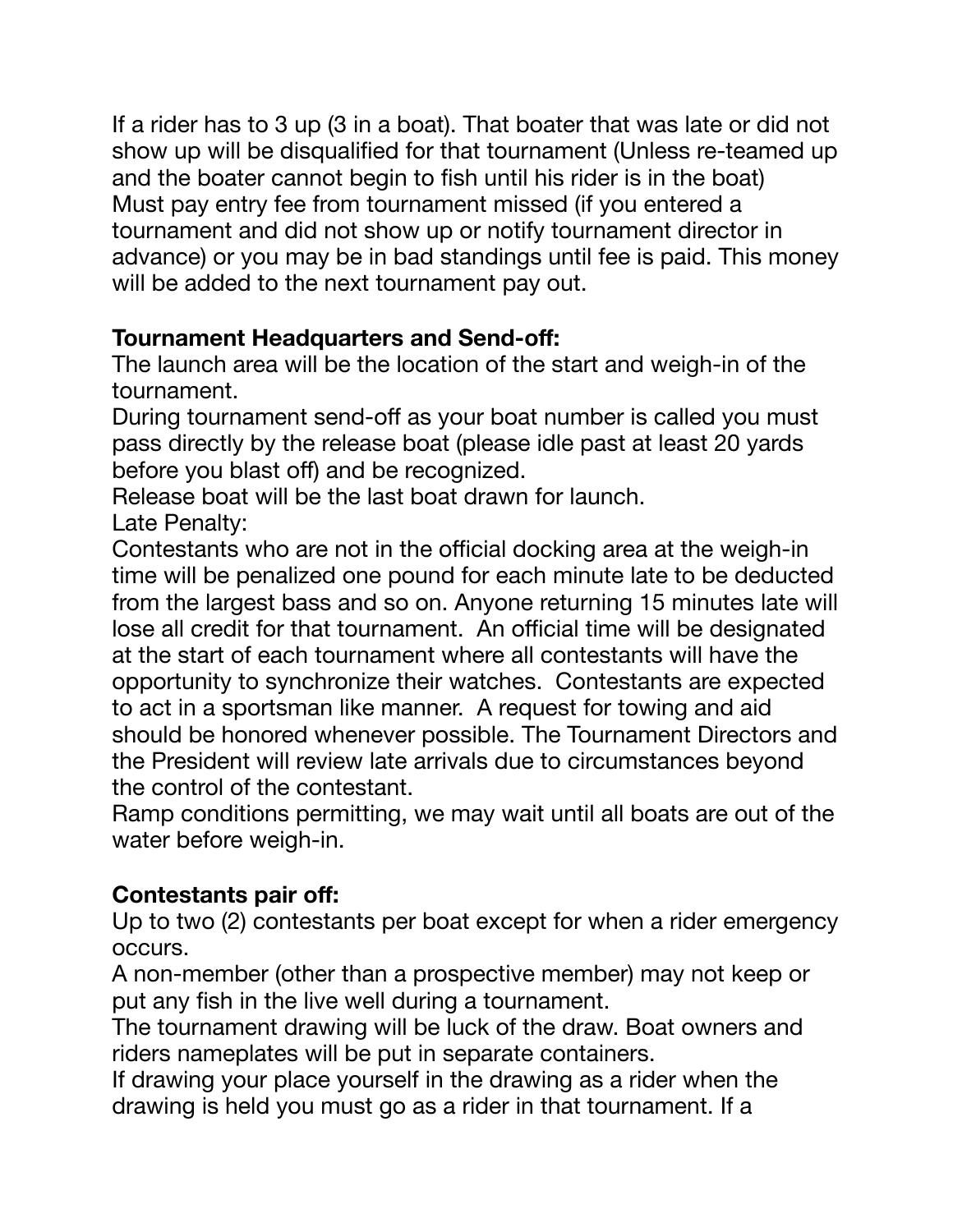member is uncertain of status at the time of the draw that member will be considered a rider.

The tournament position of each boat will be determined by the order of the draw.

Upon completion of the drawing if there are any extra boaters they will go as a boater. If anyone wishes to fish after the drawing then they will go as a rider. If no boats are available then that member will not be able to fish.

Whose boat may be used may be by mutual agreement or by a flip of the coin.

Rider emergency takes precedence over non-member riders. To cancel, call Tournament Director or if not available then call another officer and your boater or rider by 9:00PM on the Wednesday before the tournament.

Once a tournament draw is final all changes involving boat owners and riders must be made with the knowledge and consent of the Tournament Director and both members affected.

# **Conduct of Weigh-In:**

Weigh-ins will be conducted by a group of three members.

Weigh Master calls all fish weights from the official scale.

Bag Master checks creel limit (number of fish) minimum length and if any fish are dead.

Score Master Record's tournament weigh-in results and calculates the final score.

Selection of a tournament crew may be on a voluntary, assigned, or lottery basis.

Materials Used

Official scale with basket attachment

Small folding table

Two Golden Rule measuring boards

Minimum of twenty (20) clean weigh-in bags

Small plastic tub

Official score sheets

Weigh-In Preparation

Set up weigh-in station at an optional location

Verify that the scale is functioning properly and zeroed with the weigh-in bag in the basket.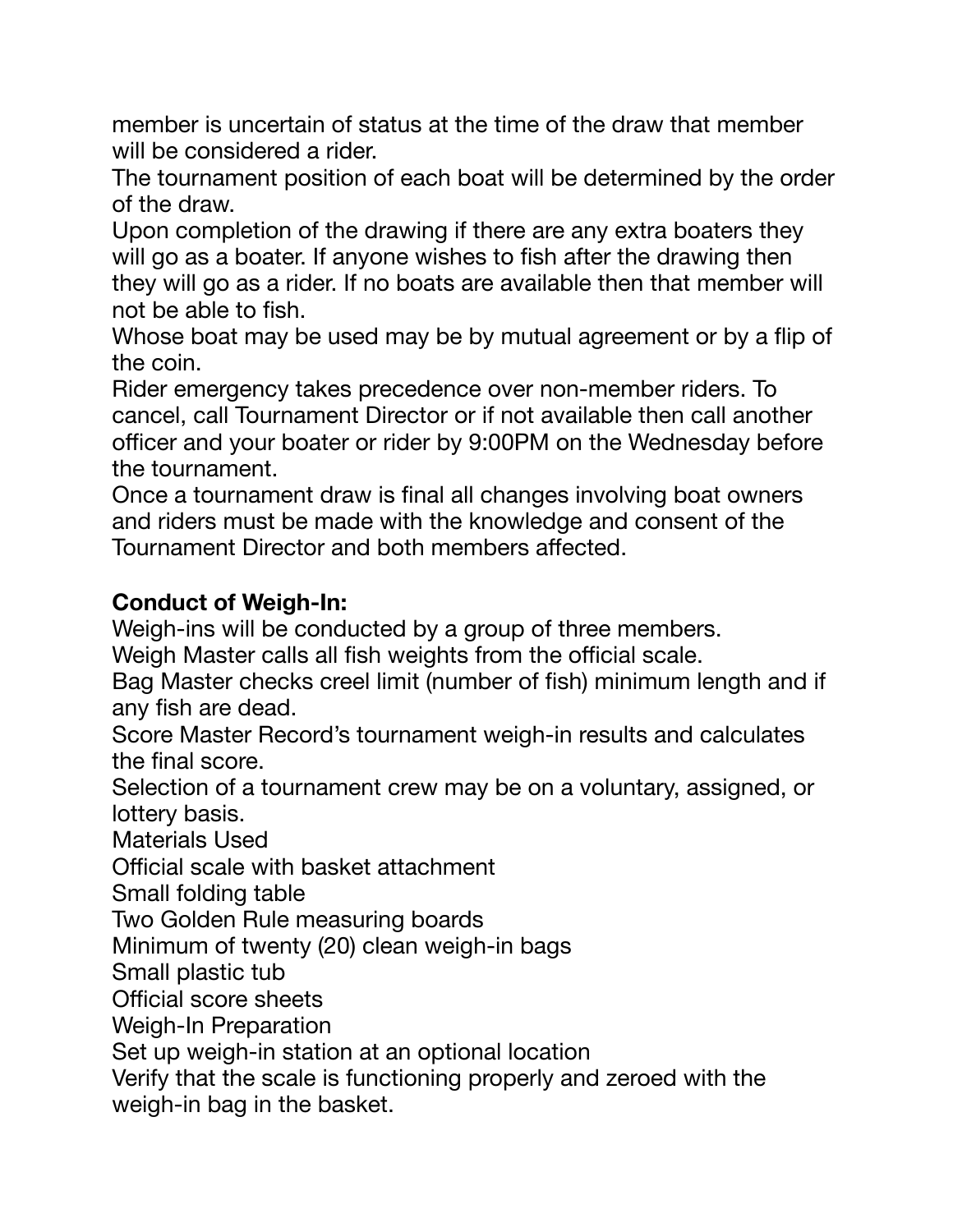Check measuring boards to make sure that they are identical. Check availability of weigh bags and scoring sheets.

Each contestant will bring his catch to the weigh-in station in his own bag.

Before presenting his catch to the Bag Master a contestant may check his fish against the courtesy board. Once fish are presented to the Bag Master they are subject to official scrutiny.

Contestants will be penalized for fish that do not meet the minimum length requirement.

The Bag Master counts the number of fish, checks the length against the official measuring board and checks to see if any fish are dead. Length check: Mouth closed, nose slightly touching against stop, then tail may be fanned or squeezed or petted. If any part of the tail touches the minimum length the fish qualifies as legal. If the tail does not touch the line it is permitted to flip the fish on the opposite side

and try again. Any short fish will result in a penalty.

Live or dead status: Any movements of the fins, gills, gill cover, mouth, body, or eyes will be sufficient to score the fish as alive. Dead fish will result in an 8 oz. Penalty.

Dead, mangled, or mutilated fish will be weighed at the discretion of the Bag Master in consulting with the Tournament Directors. No contestant may physically alter fish in an attempt to make it legal. You are not allowed to cull any dead fish.

Contestants may request the Tournament Directors to review decisions made by the Bag Master.

Contestants select their largest bass that is placed in weigh bag alone and weighed. Weigh Master calls weight of largest bass, which is recorded by the Score Master.

All remaining bass are added to the bag and the contestant's entire catch is weighed to determine total weight. Weigh Master should solicit contestant's agreement with his call before announcing it to the Score Master. The Weigh Masters call is official. Weights falling between hash marks on the scale dial will be called at the lower has mark. The Score Master records official weight.

After final weight is called, fish are transferred back to contestants transport bag while weigh bag is deposited in the small can for reuse at the next tournament. Contestant is responsible for returning his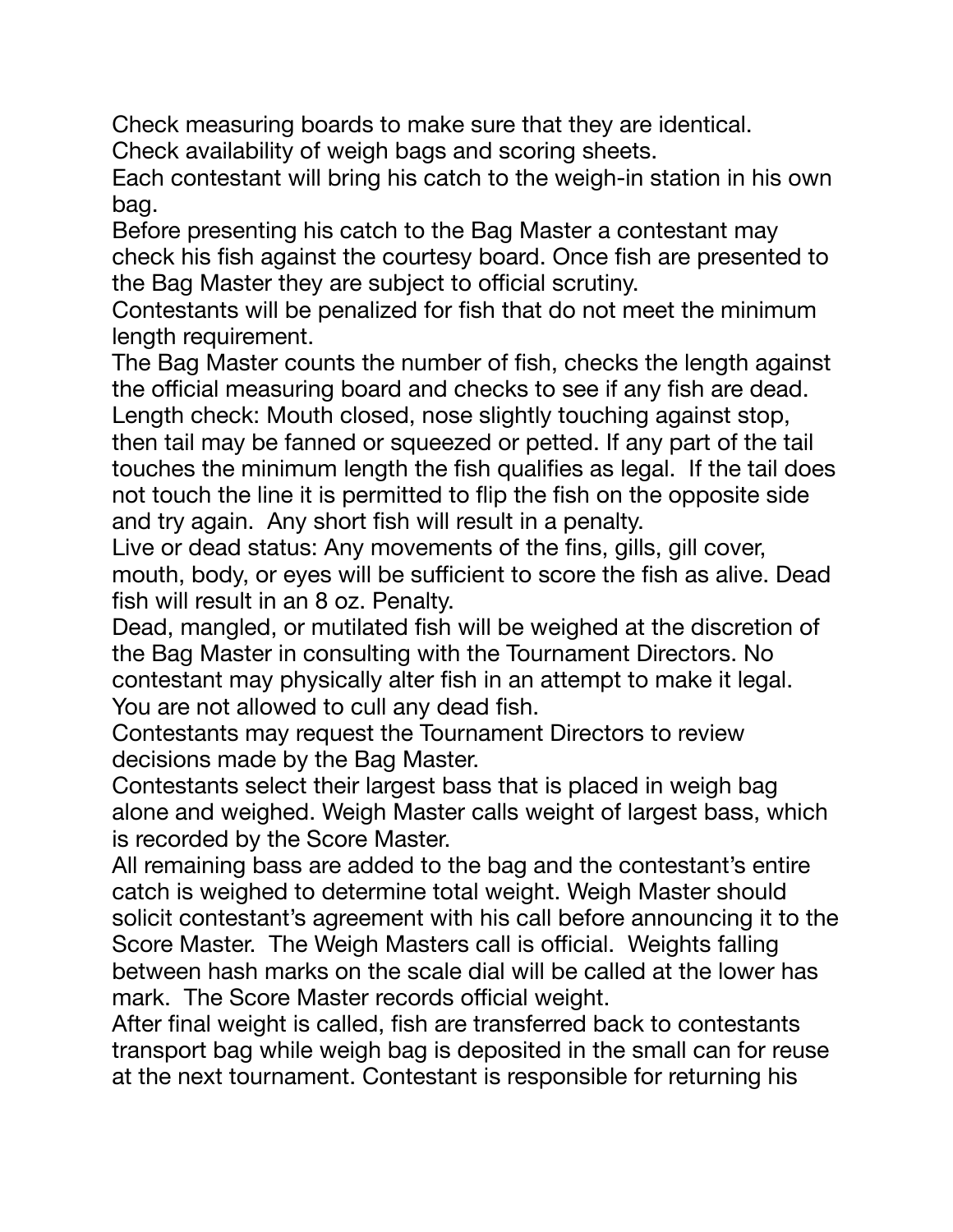fish to the water and for the disposal of any dead fish he brings to the scales.

## **Scoring of Tournament Results:**

Elite Force Bassmasters tournaments will be scored as a Pro- Am format. Anglers against Anglers and Co-Anglers against Co-Anglers. **For All regular club tournaments**, if an Anglers needs to switch over to be a Co-Angler, but is listed as an Angler at the beginning of the year. That Angler will fish from the back of the boat under the Coanglers rules BUT stay in the Anglers points race.

## **Penalties:**

-Exceeding the creel limit of fish with more than a creel limit -possession equals disqualification.

-Dead Fish equals 8 oz. Deduction from total weight for each dead fish.

-Short fish will result in disqualification.

Point totals will be based on final weight and ranked in order from highest to lowest. Based on 100 points system. We will have 1 scoring sheet to include Anglers and Co Anglers. (100 for 1st place, 99 for 2nd place, 98 for 3rd, 97 for 4th etc., DNW for 55)

In the case of a tie, the largest number of legal fish weighed during competition, the largest number of legal live fish, the heaviest single day's Lunker weight during competition, the second heaviest single day Lunker weight. If a tie still exists, after exhausting all tie breakers, then places are to be combined- Splitting money and points equally. The contestant with the largest fish will be awarded the highest ranking.

Any combination district/club tournament where a EFBM member fished, all fish should be weighed. If a member was disqualified for any reason as a rider, a 3-man committee headed by the Tournament Director will make the final Decision if the members catch is to be recorded in the club talley.